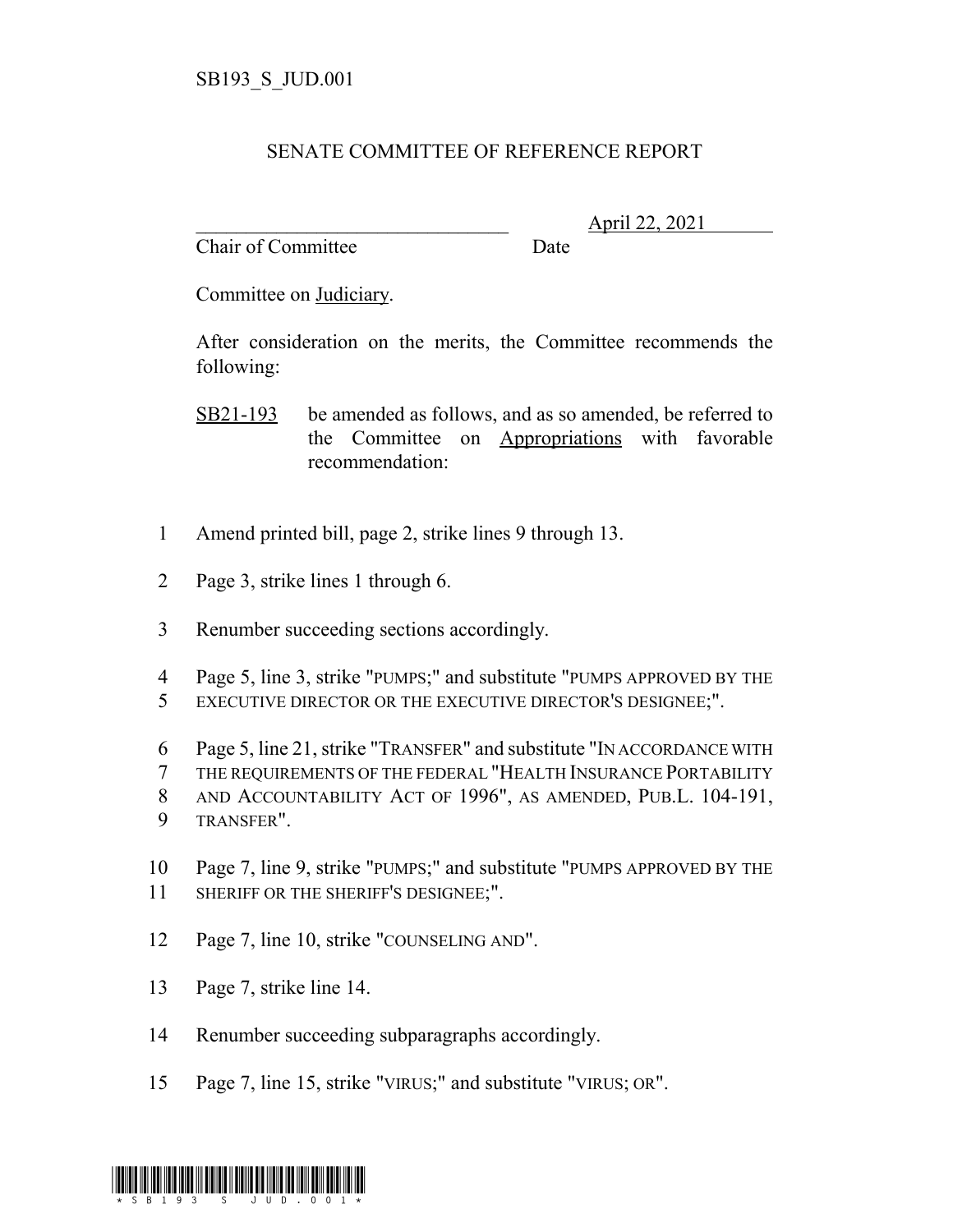- Page 7, strike lines 16 and 17.
- Renumber succeeding subparagraph accordingly.
- Page 7, after line 18 insert:
- "(e) PROVIDE EDUCATIONAL INFORMATION MATERIALS FOR PREGNANT PEOPLE WHO HAVE SUFFERED FROM:
- (I) TRAUMA OR VIOLENCE, INCLUDING DOMESTIC VIOLENCE;
- (II) SEXUAL ABUSE; OR
- (III) PREGNANT LOSS OR INFANT LOSS;".
- Reletter succeeding paragraphs accordingly.
- Page 7, line 27, strike "TRANSFER" and substitute "IN ACCORDANCE WITH
- THE REQUIREMENTS OF THE FEDERAL "HEALTH INSURANCE PORTABILITY
- AND ACCOUNTABILITY ACT OF 1996", AS AMENDED, PUB.L. 104-191,
- TRANSFER".
- Page 10, line 7, strike "ON" and substitute "EXCEPT AS PROVIDED IN 15 SUBSECTION (2) OF THIS SECTION, ON".
- Page 10, after line 24 insert:
- "(2) FOR LABOR AND CHILDBIRTH SERVICES PROVIDED TO A BIRTHING PERSON WHO IS IN CUSTODY, A HEALTH FACILITY SHALL DEMONSTRATE TO THE DEPARTMENT, IN THE FORM AND MANNER DETERMINED BY THE DEPARTMENT BY RULE, THAT THE HEALTH FACILITY **HAS A POLICY THAT:**
- **(a) PROVIDES THAT NEWBORNS REMAIN WITH THEIR FAMILIES TO** FACILITATE THE PHYSIOLOGIC POSTPARTUM PROCESS, UNLESS:
- **(I) THE PARENT OR LEGAL GUARDIAN OF THE NEWBORN CONSENTS** TO MEDICAL TREATMENT;
- 26 (II) THE NEWBORN IS RELEASED TO A LEGAL GUARDIAN; OR
- 27 (III) THE BIRTHING PERSON IS RELEASED FROM LABOR AND DELIVERY; AND
- (b) WILL NOT EXCLUDE FROM CARE ANY PERSON EXPERIENCING PHYSIOLOGIC BIRTH OR INTERRUPT THE PROCESS OF PHYSIOLOGIC BIRTH WITHOUT THE INFORMED CONSENT OF THE BIRTHING PERSON.".